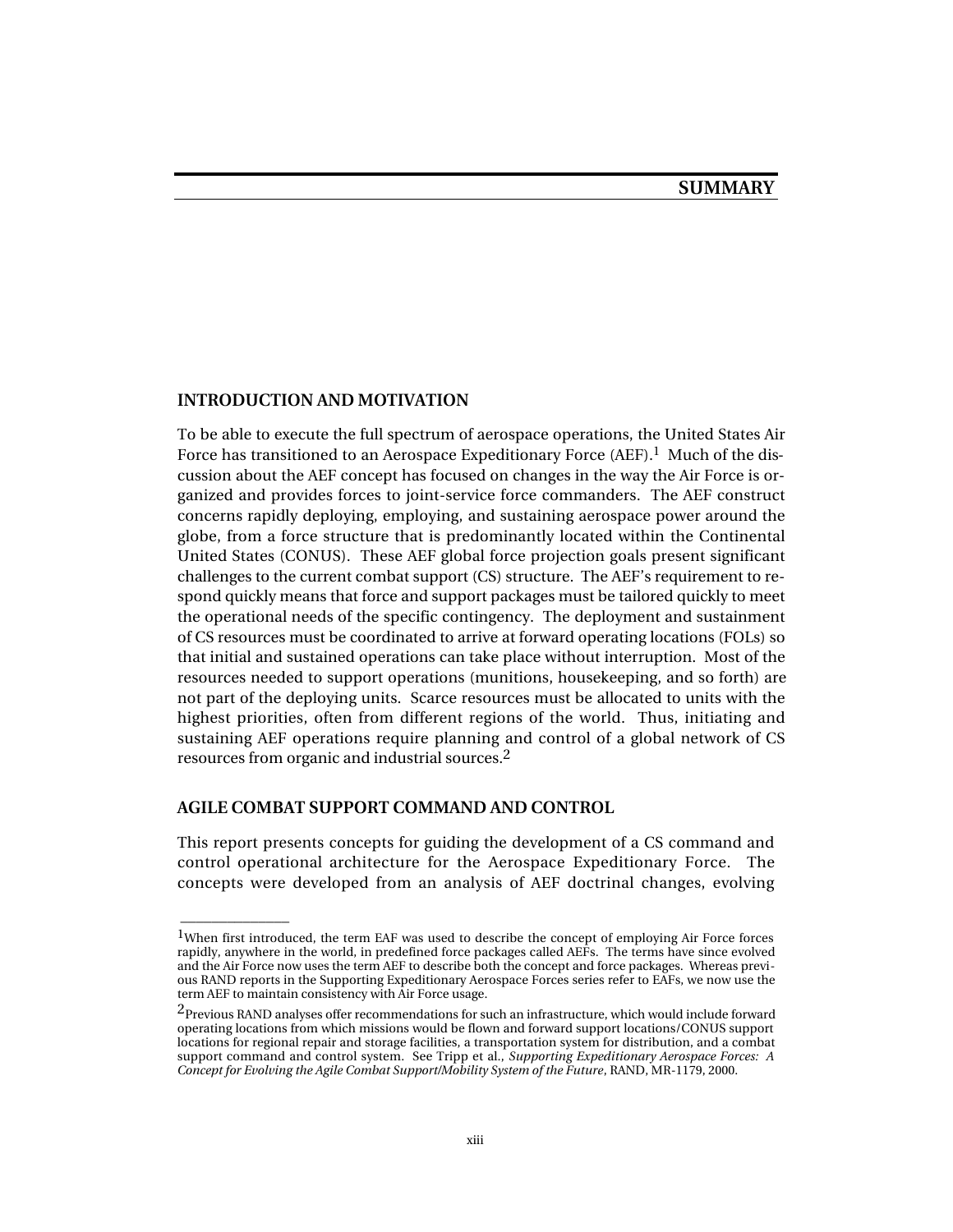practices, Joint Universal Lessons Learned (JULLs) from exercises and experimentation, information from Air Force personnel, lessons from the Air War Over Serbia (AWOS), preliminary analysis of Operation Enduring Freedom (OEF) and Operation Noble Eagle (ONE), and results of our analysis of the current CS Command and Control (C2) operational architecture.

## **DEFINING CS EXECUTION PLANNING AND CONTROL AND OPERATIONAL ARCHITECTURE**

Joint-service and Air Force doctrine defines C2 as the exercise of authority and direction by a properly designated commander over assigned and attached forces in the accomplishment of the mission.<sup>3</sup> Specifically, C2 includes the battlespace management processes of planning, directing, coordinating, and controlling forces and operations. It requires the integration of the systems, procedures, organizational structures, personnel, equipment, facilities, information, and communications that enable a commander to exercise command and control across the range of military operations.<sup>4</sup> In a narrow sense, this definition, because it deals with battlespace management, includes C2 functions with respect to the operational and tactical levels of warfare. We build on this definition of C2 and define CS execution planning and control to include the functions of planning, directing, coordinating, and controlling CS resources to meet operational objectives.5 An operational architecture, by definition, describes the tasks, operational elements, and information flows required to accomplish or support a Department of Defense (DoD) function or military operation. It defines the types of information exchanged, the frequency of exchange, which tasks and activities are supported by the information exchanges, and the nature of information exchanges in sufficient detail to ascertain specific interoperability requirements.<sup>6</sup> For our study, we use these definitions, applied to Air Force CS activities, to identify and describe the processes involved in CS execution planning and control at each echelon and across each phase of operation.7

Our study defines and analyzes the current doctrinal CSC2 (*AS-IS*) architecture, identifies changes needed in the *AS-IS* architecture to realize AEF operational goals

\_\_\_\_\_\_\_\_\_\_\_\_\_\_

<sup>3</sup>Joint Pub 1-02, *DoD Dictionary of Military and Associated Terms*, April 12, 2001.

<sup>4</sup>U.S. Air Force, *Air Force Basic Doctrine*, Air Force Doctrine Document 1 (AFDD-1), September 1, 1997.

<sup>5</sup>Although our work here primarily discusses the operational and tactical levels of warfare, we believe that the CS execution planning and control definition includes the strategic level as well—e.g., over the Program Objective Memorandum (POM) process in which CS plans are assessed, monitored, and controlled.

<sup>6</sup>Department of Defense, *C4ISR Framework Document Version 2.0*, December 18, 1997. The command, control, communications, computers, intelligence, surveillance, and reconnaissance (C4ISR) framework is intended to ensure that the architectures developed by geographic and functional unified commands, military services, and defense agencies interrelate between and among the organizations' operational, systems, and technical architecture views, and are comparable and integrated across joint-service and multinational organizational boundaries.

 $7R$ ather than view the results of this study as a combat support command and control (CSC2) operational architecture, which would promote the concept of a stovepiped, non-integrated architecture, we address CS execution planning and control processes in the context of the larger Air Force C2 architecture.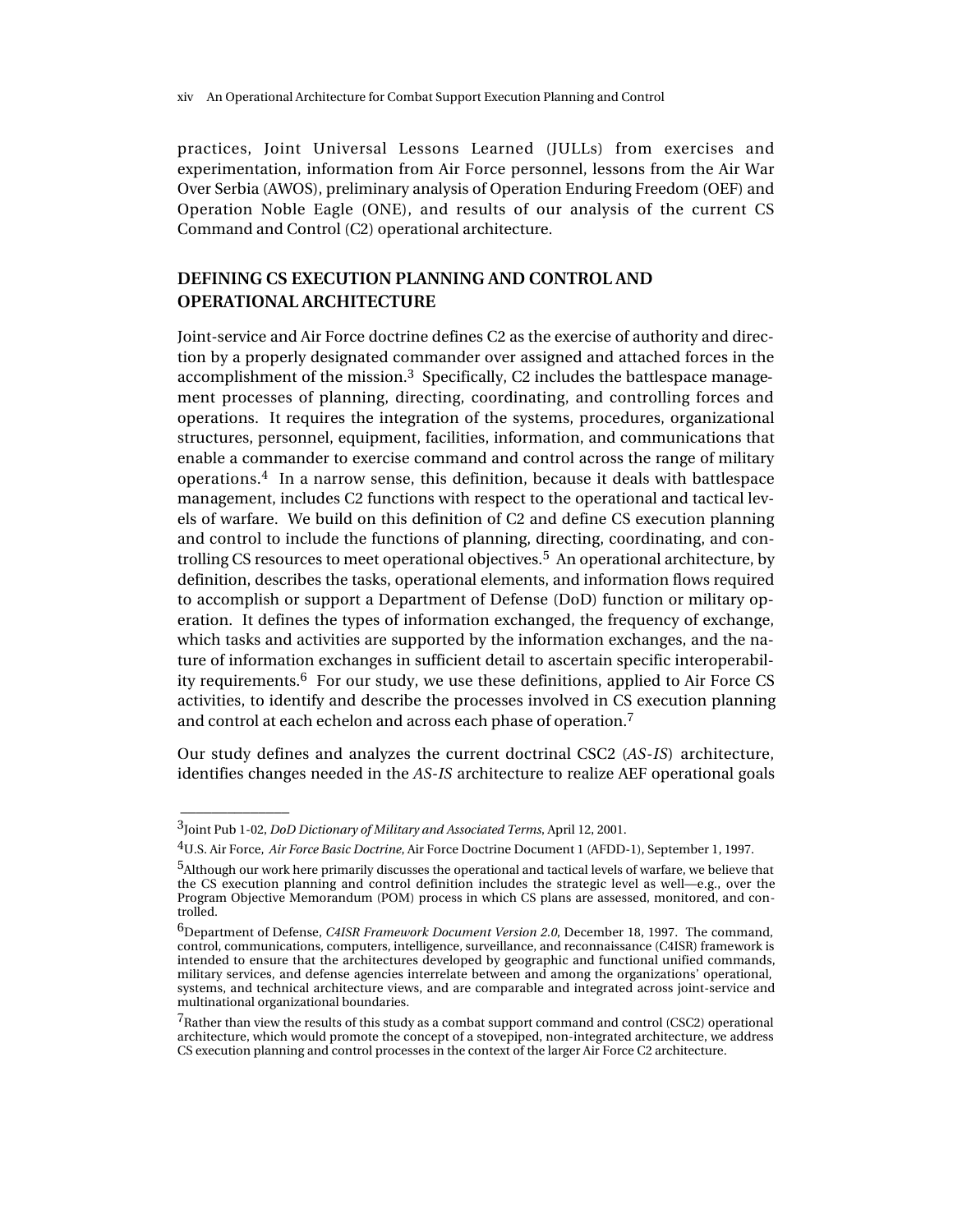and correct deficiencies identified during recent contingencies, and sets forth concepts in some detail for the future (*TO-BE*) architecture.

# **CSC2** *AS-IS* **SHORTFALLS AND RECOMMENDATIONS TO MEET THE** *TO-BE* **ARCHITECTURE**

Our analysis of the Air Force's CS execution planning and control process revealed important shortfalls in the *AS-IS* architecture. These shortfalls can be grouped into four categories:

- Poor integration of CS input into operational planning
- Absence of feedback loops and the ability to reconfigure the CS infrastructure dynamically
- Poor coordination of CS activities with the joint-service community
- Absence of resource allocation/prioritization mechanisms across competing theaters.

We propose a *TO-BE* CS execution planning and control architecture system that would enable the Air Force to meet its AEF operational goals. The architecture would enable the CS community to quickly estimate support requirements for force package options and assess the feasibility of operational and support plans. The architecture would permit quick determination of beddown needs and capabilities, facilitate rapid Time Phased Force and Deployment Data (TPFDD) development, and support development and configuration of a theater distribution network to meet Air Force employment timelines and resupply needs. The *TO-BE* architecture would facilitate development of resupply plans and monitor performance, determine impacts of allocating scarce resources to various combatant commanders, indicate when CS performance deviates from desired states, and facilitate the development and implementation of "get-well" plans.

Finally, this report offers recommendations to help the Air Force CS community move from the current architecture to the future concept we describe. We recommend:

- Summarizing and clarifying Air Force CS doctrine and policy. The objectives and functions of execution planning and control must be recognized and codified in doctrine. The functions of concurrent development of plans among operators and CS personnel, assessment of plan feasibility, use of feedback loops to monitor CS performance against plans, and development of get-well planning need to be articulated and better understood.
- Creating standing CS organizations to conduct execution planning and control. The Air Force has supported one contingency after another for the last decade. Standing (permanent) organizations are needed to conduct CS functions and reduce turbulence and problems associated with the transition from supporting one contingency to reshaping support processes to meet the needs of another contingency.